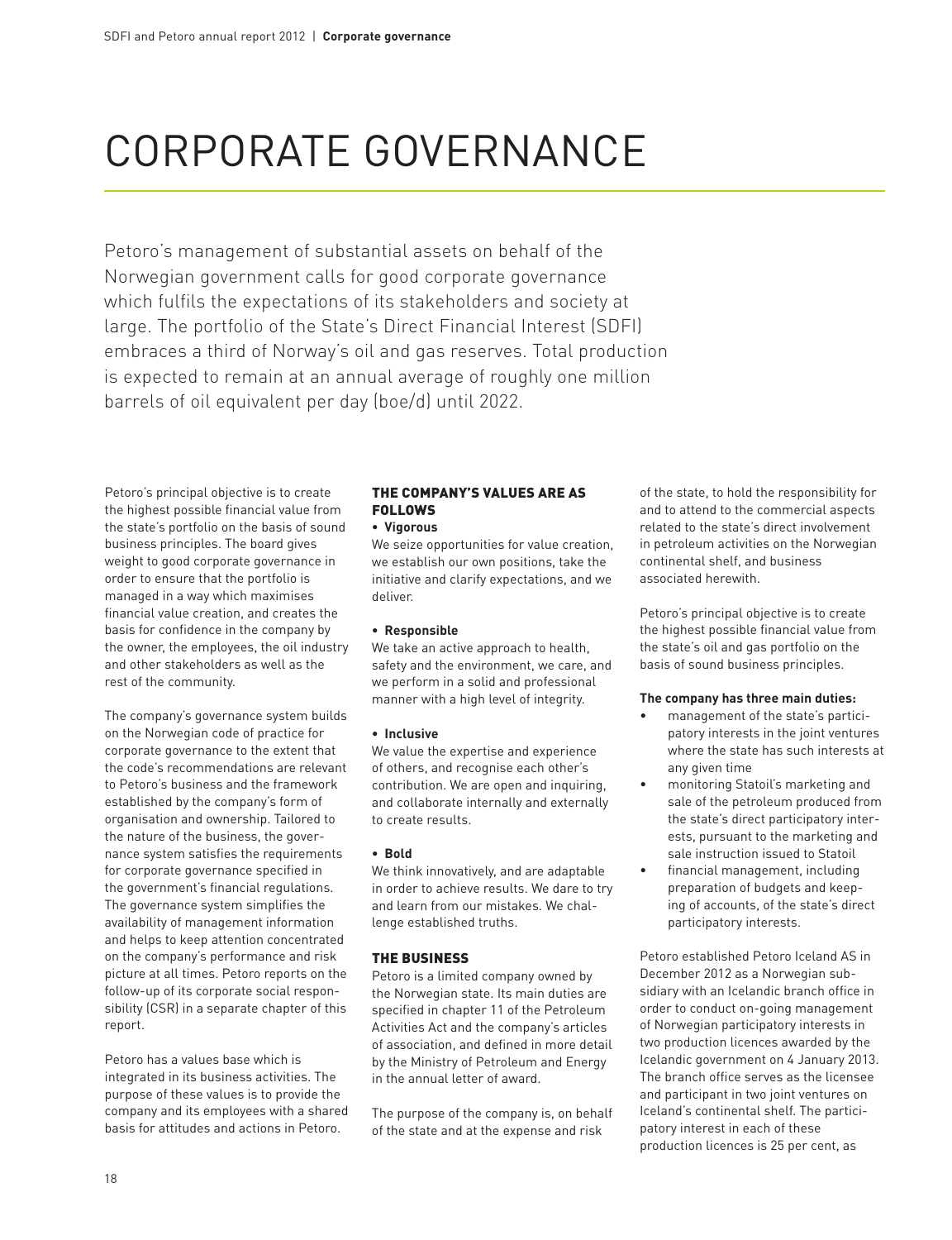described in more detail in Proposition 42 to the Storting (2012-2013).

Petoro's operations are subject to the Norwegian Act on Limited Companies and the Norwegian Petroleum Activities Act, and to the government's financial regulations – including the rules on appropriations and accounting. Its activities are governed by the Ministry of Petroleum and Energy's instruction for financial management of the SDFI and the annual letter of award. In addition, the company's articles of association, strategy, values and guidelines on business ethics, including its guidelines for exercising the company's CSR, provide guidance for the conduct of Petoro's business.

The company's vision is to be a driving force on the Norwegian continental shelf.

Petoro's strategy is focused on the value potential of the portfolio and where Petoro has the greatest ability to exercise influence. The strategy falls into three parts and is weighted particularly towards an active role in mature fields – both because of their value in the portfolio and because of the limited attention paid to them by other licensees in these fields. The strategic components are:

- realise the potential in and close to large mature fields
- integrated and timely development of the gas value chain
- safeguard asset values in new discoveries.

The organisation is designed to support the new strategy and drive its realisation forward.

The company is the licensee – with the same rights and obligations as the other licensees – for holdings in 158 production licences and 15 joint ventures and companies for pipelines and terminals. The SDFI participates in 33 producing fields, of which the 10 largest account for about 80 per cent of the portfolio's value.

Petoro is an active partner which, through overall assessments and a purposeful commitment, contributes to maximising the value of the portfolio. This work is oriented towards areas and assignments in which the company, on the basis of the portfolio and in collaboration with other players on the NCS, can best contribute to achieving value creation. Petoro is concerned to achieve good governance in the joint ventures, and cooperates with its partners on further development of good performance-management processes in selected licences.

Through article 11 in Petoro's articles of association and the marketing and sale instruction issued to Statoil, the government has made Petoro responsible for monitoring that Statoil performs its duties in accordance with the instruction. As the majority shareholder in Statoil and the sole owner of Petoro, the government exercises a common ownership strategy through the marketing and sale instruction approved by the general meeting of Statoil.

A duty of confidentiality applies to information Petoro has received during its monitoring of Statoil's marketing and sales and in its work on the budget and accounts relating to the marketing and sale of the state's petroleum. The company's ethical guidelines emphasise that the recipient of such confidential information must use it only for its intended purpose, and must not trade in Statoil's securities for as long as the information is not publicly known.

The company also has internal instructions for dealing with inside information received by Petoro. These apply to the company's directors, employees, auditor, advisers or others in a relationship with the company who receive information expressly defined as "inside information" within the meaning of the Securities Trading Act. A special system has also been established for approving external directorships held by employees.

Petoro presents separate accounts for SDFI portfolio transactions, which form part of the government's accounts and are audited by the Auditor General of Norway. Cash flows generated from the portfolio are transferred to the government's own accounts with the Bank of Norway. Petoro reports annual cash flows from petroleum activities on the NCS to the government in accordance with the regulation implementing the extractive industries transparency initiative (Eiti) in Norway, which came into force on 1 July 2009.

Petoro has a share capital of NOK 10 million. The limited company's own operating expenses are covered by annual appropriations over the central government budget, which are presented as operating revenues in the accounts of the limited company.

#### General meeting

The Ministry of Petroleum and Energy, in the person of the minister, represents the government as sole owner and serves as the company's general meeting and highest authority. The annual general meeting is held before the end of June each year. It considers matters prescribed by Norwegian law, such as amendments to the articles of association and approval of the annual accounts. The Petroleum Activities Act lays down guidelines for issues to be considered by the company's general meeting. The general meeting elects the board of directors, with the exception of the worker directors, and the company's external auditor.

#### Board of directors and its work

Petoro's board comprises seven directors, of whom five are elected by the general meeting. Two are elected by and from among the company's employees. Three of the directors are women. Directors are elected for two-year terms. They have no commercial agreements or other financial relations with the company apart from the directors' fees established by the general meeting and contracts of employment for the worker directors.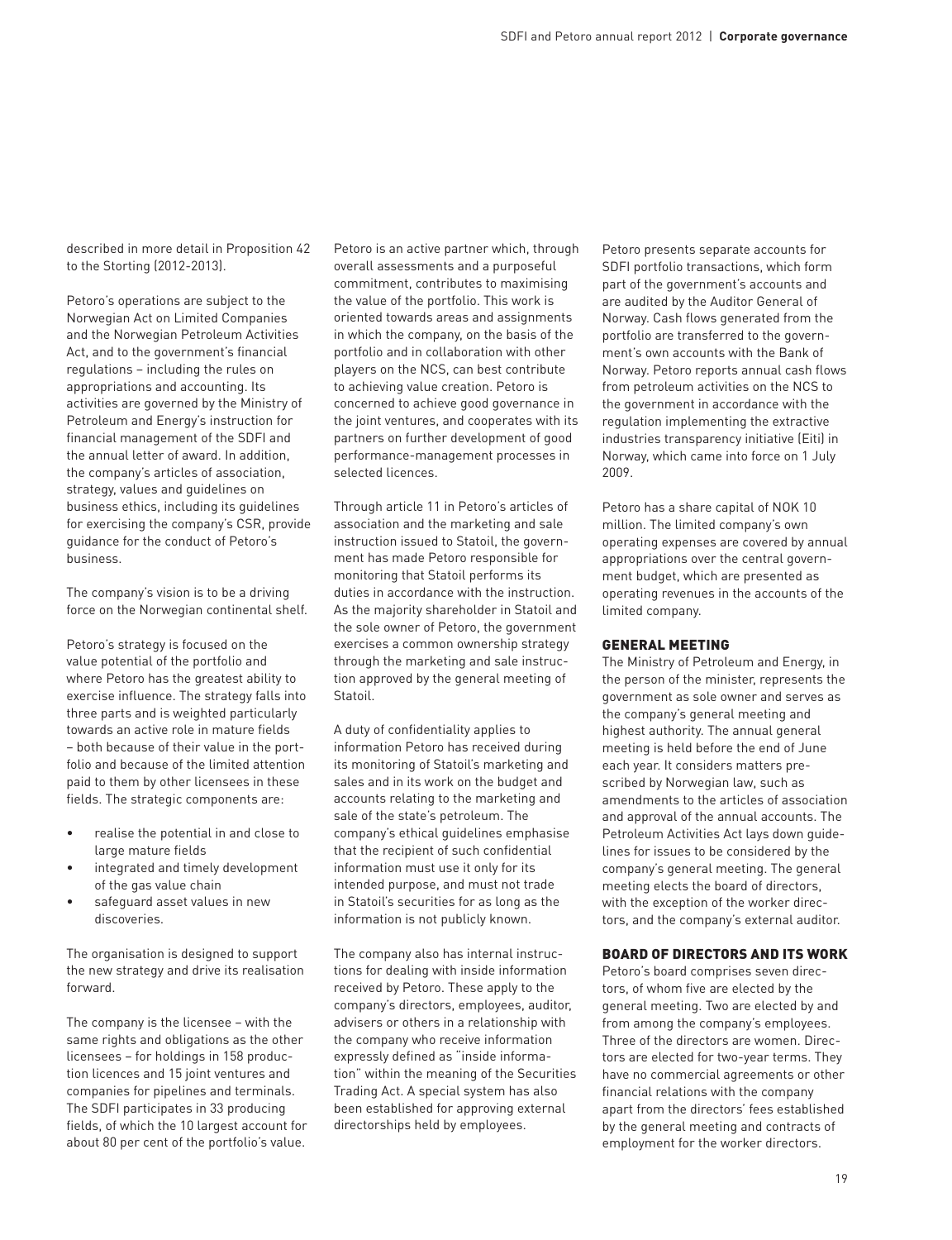The board has overall responsibility for the management of Petoro, including ensuring that appropriate management and control systems are in place, and for exercising supervision of the day-to-day conduct of the company's business. The work of the board is based on rules of procedure which describe its responsibilities and mode of working. The board met 13 times in 2012.

As an appendix to the instructions for its work, the board has adopted supplementary provisions for matters to be considered by it. An annual schedule of meetings has been established for the work of the board, with the emphasis on considering strategies, budgets and interim results. The board utilises a balanced scorecard system as a key instrument for monitoring results. This embraces financial/operational, organisational and relational aspects. The performance management model also covers both short- and long-term goals, quantitative as well as qualitative, and is well adapted to the company's challenges.

The board considers major investment decisions within the portfolio, follow-up and consideration of activities in the licences, and monitoring of gas sales – including an assessment of the overall risk picture. The board has chosen to organise its work related to compensation through a sub-committee. No other committees have been established by the board. In the event of conflicts of interest, the practice has been for the director concerned to abstain from consideration of the matter by the board.

An annual self-assessment is conducted by the board, embracing an evaluation of its own work and mode of working and of its collaboration with the company's management. The board was assisted in carrying out its self-assessment by an external consultant in 2012.

The board established guidelines in 2012 for exercising CSR. Petoro's CSR has previously found expression in the board's instructions for its own work and that of the president, and has also been reflected in the company's guidelines on business ethics. Petoro reports on its work on CSR in a separate chapter of this annual report.

The individual director and the board as a collective body seek to strengthen their expertise in various ways. These include participation in courses and conferences and generally by following developments in the area. The board undertook a study trip in 2012 to strengthen its expertise.

## Risk management and internal **CONTROL**

Risk management in Petoro supports the company's strategy and goals. The board undertakes an annual review of the company's most important risk areas and its internal control process. In this review, the board gives weight to the risks and opportunities which Petoro itself can influence through its own measures within the frameworks available to it. The most important operational risks are followed up in the management committees for the priority fields/joint ventures. Petoro works continuously on maturing and developing risk management in line with principles for integrated management and the development of the company's risk picture. These principles build on the internationally recognised Coso/ ERM framework for internal control, and on the company's internal expertise.

Identification and management of risk and risk exposure form part of Petoro's business processes. The company works with risk management to handle conditions which could affect its ability to reach specified targets and to implement chosen strategies, as well as those which could affect its ability to submit accurate accounts. Risk management is an important tool for reducing uncertainty in Petoro's strategy and performancemonitoring processes, and for creating understanding of the risk picture across

the business.

The internal control function at Petoro is charged with ensuring that the business is conducted in accordance with the established governance model and that requirements specified by the government are observed. This function forms an integrated element in Petoro's management processes, and is responsible for ensuring that integrity and completeness are assessed for all management information and that management systems are effective.

The framework for internal control has been formulated to provide a reasonable level of assurance that goals will be met in the following areas:

- purposeful and cost-effective operation
- • reliable reporting of accounts
- compliance with applicable law and statutory regulations.

Petoro's internal audit function is provided by an external audit company, which audits the internal control systems in accordance with its instructions and an annual plan approved by the board.

Guidelines have been adopted by Petoro to facilitate internal reporting of conditions in the business which are open to criticism. Whistleblowers who want to preserve their anonymity or who do not wish for other reasons to raise the matter with their superior can notify the internal auditor.

## Remuneration of the board and senior employees

The general meeting determines the remuneration of directors. The board determines the remuneration of the president and CEO. The chief executive determines the remuneration of the other members of the company's senior management. Guidelines have been specified by the board for the remuneration of senior executives in Petoro pursuant to the frameworks specified in the guidelines for state ownership – attitude to